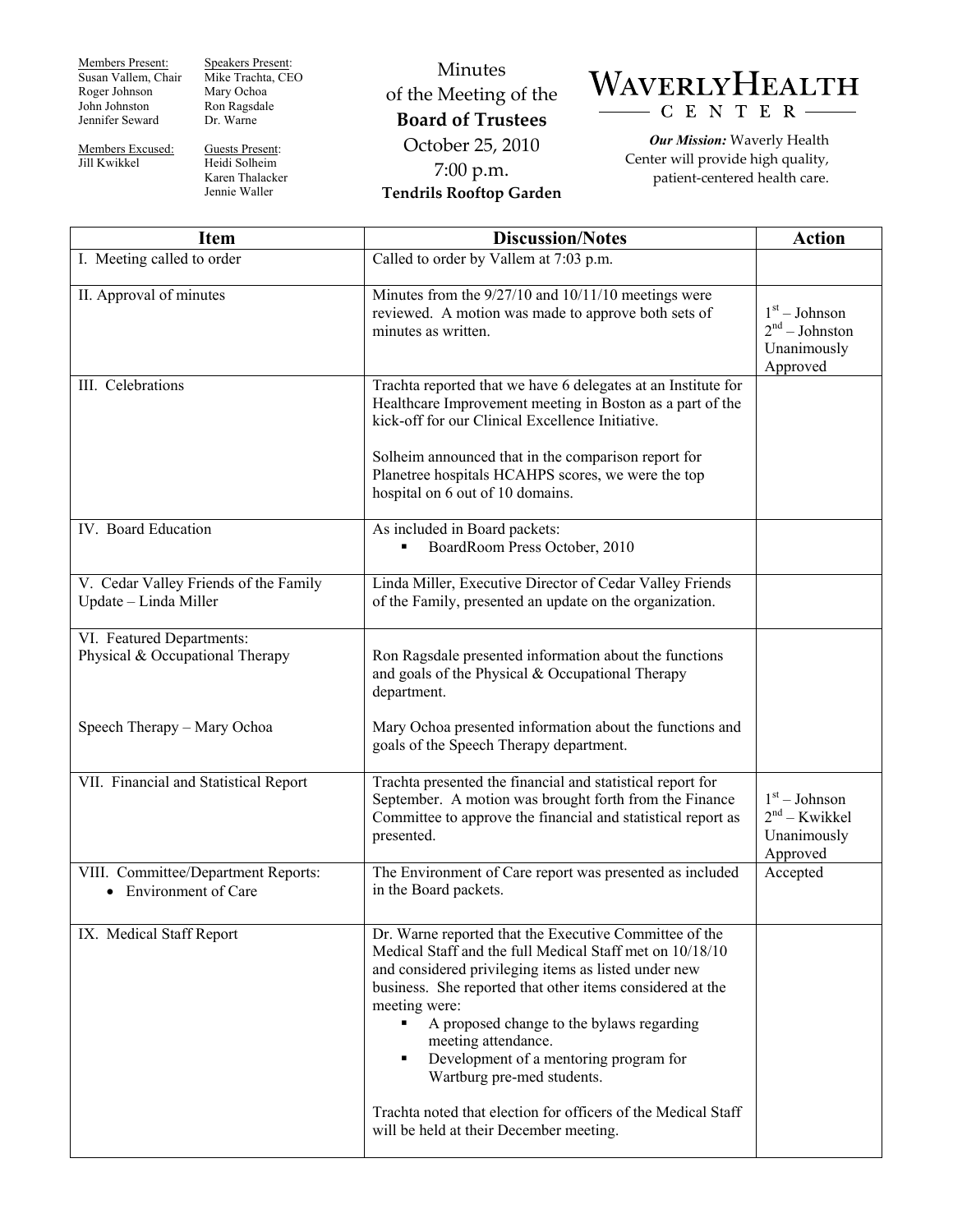| X. Patient Satisfaction Survey Report -<br>Heidi Solheim                                                                                                                                                                                                                                                                                                                                        | Solheim presented the Press Ganey patient satisfaction<br>survey results for the period ending September $30th$ .                                                                                                                                                                                                                                                                                                                                                                                                                                                      |                                                                          |
|-------------------------------------------------------------------------------------------------------------------------------------------------------------------------------------------------------------------------------------------------------------------------------------------------------------------------------------------------------------------------------------------------|------------------------------------------------------------------------------------------------------------------------------------------------------------------------------------------------------------------------------------------------------------------------------------------------------------------------------------------------------------------------------------------------------------------------------------------------------------------------------------------------------------------------------------------------------------------------|--------------------------------------------------------------------------|
| XI. C.E.O.'s Report                                                                                                                                                                                                                                                                                                                                                                             |                                                                                                                                                                                                                                                                                                                                                                                                                                                                                                                                                                        |                                                                          |
| • Cedar Valley Friends of the Family<br>Request                                                                                                                                                                                                                                                                                                                                                 | Trachta presented a request for financial support from<br>Cedar Valley Friends of the Family (CVFF). Trachta<br>reported that matter has previously gone through intensive<br>legal review by the firm of Dorsey & Whitney. Johnson<br>noted that his wife does volunteer work for CVFF. Vallem<br>noted that her husband does volunteer work for CVFF, and<br>she does some consulting work. Vallem recused herself<br>from the discussion. Based on the same premise used in<br>September, 2007, a motion was made to approve a<br>contribution of \$30,000 to CVFF. | $1st - Johnston$<br>$2nd$ – Seward<br>Unanimously                        |
| University of Iowa College of<br>Public Health Campaign                                                                                                                                                                                                                                                                                                                                         | Trachta presented a request from the University of Iowa<br>College of Public Health for a donation toward the<br>construction of a new building. Trachta disclosed that he is<br>a member of the fundraising committee. Discussion was<br>held regarding the community benefit of providing a<br>donation. A motion was made to approve the resolution to<br>donate \$50,000 to the University of Iowa College of Public<br>Health over a five year time period with the first installment<br>of \$10,000 being made by the end of the year.                           | Approved<br>$1st - Johnson$<br>$2nd$ – Seward<br>Unanimously<br>Approved |
| Shell Rock Clinic Update<br>٠                                                                                                                                                                                                                                                                                                                                                                   | Trachta reported that on November 19, Dr. Roger Skierka<br>will begin a leave of absence with Waverly Health Center<br>to pursue medical missionary work in Tasmania.                                                                                                                                                                                                                                                                                                                                                                                                  |                                                                          |
| XII. Old Business<br>• Helipad Update                                                                                                                                                                                                                                                                                                                                                           | Trachta reported that the donor for the helipad project has<br>approved moving forward with the project even though the<br>cost is estimated to be greater than originally anticipated.<br>The project has been put out for bid, with a bid opening<br>scheduled for the afternoon of November 22 <sup>nd</sup> . Information<br>will be presented to the Board that evening for<br>consideration.                                                                                                                                                                     |                                                                          |
| XIII. New Business<br>Provisional Appointments to<br>Medical Staff:<br>$\blacksquare$ Ann Rathe, M.D. - Consulting,<br>Psychiatry, Black Hawk Grundy<br>Mental Health Center<br>■ Farid Manshadi, M.D. -<br>Consulting, Physical Medicine,<br>Physical Medicine &<br>Rehabilitation Associates of NE<br>Iowa<br>Provisional Appointments to<br>$\bullet$<br>Medical Staff (as considered by the | Privileging items were presented as individually listed at<br>left. All files have been reviewed by the Executive<br>Committee of the Medical Staff. The Executive Committee<br>recommends approval. A motion was made to approve all<br>privileging items as individually considered and<br>recommended by the Executive Committee of the Medical<br>Staff.                                                                                                                                                                                                           | $1st - Johnston$<br>$2nd - Johnson$<br>Unanimously<br>Approved           |
| Medical Staff Executive Committee<br>on $10/25/10$ :<br>• John Alexander, M.D. -<br>Radiology, Consulting, VRAD<br><b>Steven Brick, M.D. - Radiology,</b><br>Consulting, VRAD<br>• Dariusz Bulczak, M.D. -<br>Radiology, Consulting, VRAD<br>$\blacksquare$ Karen Caldemeyer, M.D. -<br>Radiology, Consulting, VRAD                                                                             |                                                                                                                                                                                                                                                                                                                                                                                                                                                                                                                                                                        |                                                                          |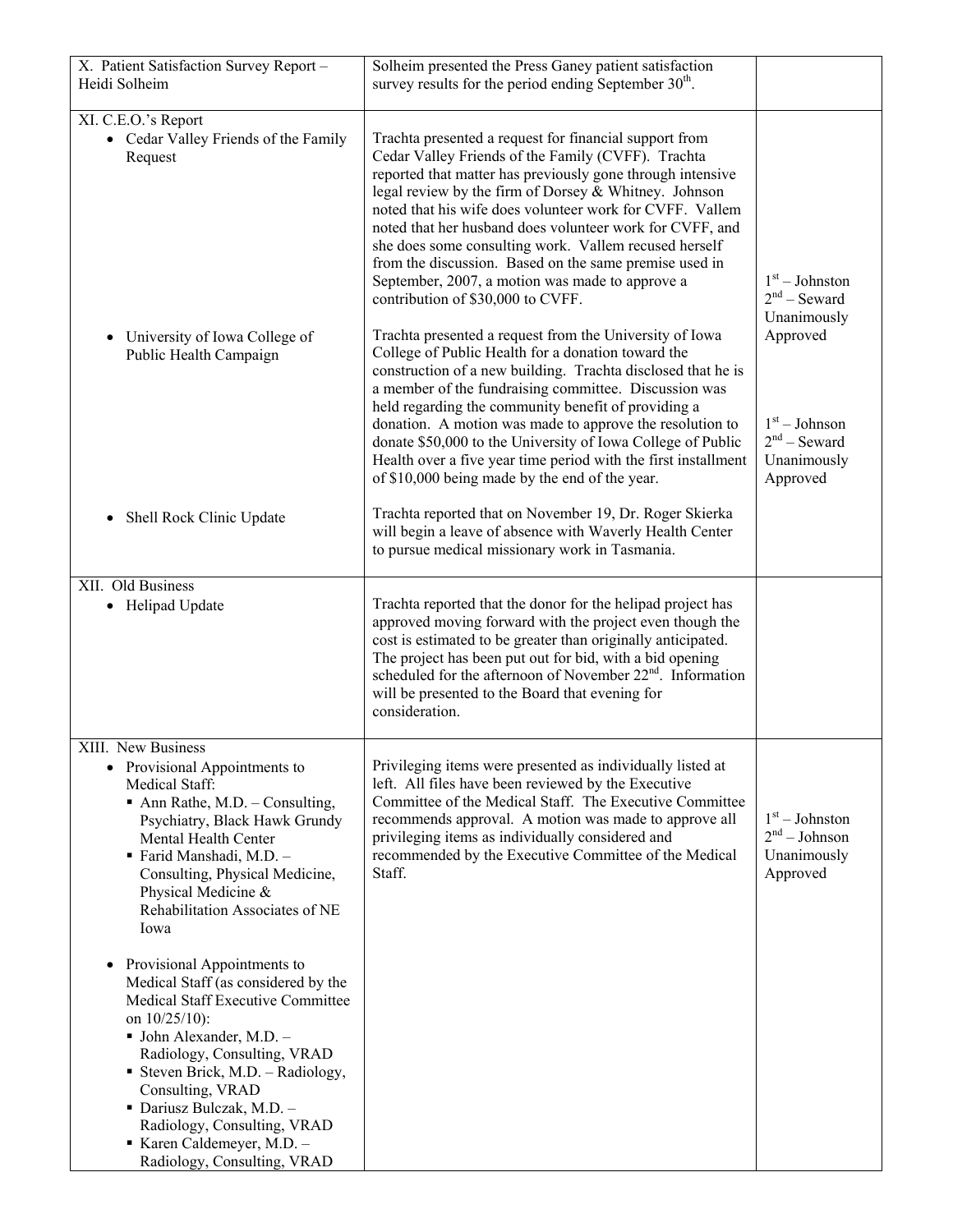| • Parina Cho, M.D. – Radiology,                        |  |
|--------------------------------------------------------|--|
| Consulting, VRAD                                       |  |
| <b>Steven Davis, M.D. - Radiology,</b>                 |  |
| Consulting, VRAD                                       |  |
| $\blacksquare$ Jean-Paul Dym, M.D. -                   |  |
| Radiology, Consulting, VRAD                            |  |
| $\blacksquare$ Thomas Fay, M.D. - Radiology,           |  |
| Consulting, VRAD                                       |  |
| $\blacksquare$ Christopher Hurt, M.D. –                |  |
| Radiology, Consulting, VRAD                            |  |
| $\blacksquare$ Michel Eduard, M.D. $-$                 |  |
| Radiology, Consulting, VRAD                            |  |
|                                                        |  |
| • Joshua Morais, M.D. - Radiology,<br>Consulting, VRAD |  |
| $\blacksquare$ James Okoh, M.D. – Radiology,           |  |
| Consulting, VRAD                                       |  |
| • Marc Paul, M.D. - Radiology,                         |  |
| Consulting, VRAD                                       |  |
| Ranie Pendarvis, M.D. $-$                              |  |
| Radiology, Consulting, VRAD                            |  |
| • Bruce Reiner, M.D. – Radiology,                      |  |
| Consulting, VRAD                                       |  |
| • Danit Talmi, M.D. - Radiology,                       |  |
| Consulting, VRAD                                       |  |
| $\blacksquare$ James Turner, M.D. - Radiology,         |  |
| Consulting, VRAD                                       |  |
| • William Zinn, M.D. - Radiology,                      |  |
| Consulting, VRAD                                       |  |
|                                                        |  |
| Temporary to Provisional<br>$\bullet$                  |  |
| Appointments to Medical Staff:                         |  |
| $\blacksquare$ Timothy Mulholland, M.D. $\blacksquare$ |  |
| Courtesy, Urology, Mason City                          |  |
| Clinic                                                 |  |
| ■ Steven Schurtz, M.D. $-$ Courtesy,                   |  |
| Urology, Mason City Clinic                             |  |
|                                                        |  |
| Reappointments to Medical Staff:<br>$\bullet$          |  |
| Alan Brown, M.D. - Consulting,                         |  |
| Pathology, IHS                                         |  |
| $\blacksquare$ Stephen Frazier, M.D. -                 |  |
| Consulting, Radiology, CVMS                            |  |
| • Jay Ginther, M.D. - Consulting,                      |  |
| Orthopedics, CVMS                                      |  |
| $\blacksquare$ Martin Sands, M.D. - Consulting,        |  |
| Dermatology, Dermatology                               |  |
| Associates                                             |  |
| $\blacksquare$ Jeffrey Clark, D.O. - Courtesy,         |  |
| Orthopedics, CVMS                                      |  |
| · Boriana Kamenova, M.D. -                             |  |
| Courtesy, Oncology/Hematology,                         |  |
| <b>CVMS</b>                                            |  |
| • Patrick Weires, D.P.M. -                             |  |
| Courtesy, Podiatry, Family Foot<br>Healthcare          |  |
|                                                        |  |
| Change of Status from Provisional                      |  |
| to Regular Privileges on Medical                       |  |
| Staff:                                                 |  |
| • Daniel Koos, M.D. - Active,                          |  |
| Family Medicine, IHS                                   |  |
| Stephanie Koos, D.O. - Active,                         |  |
|                                                        |  |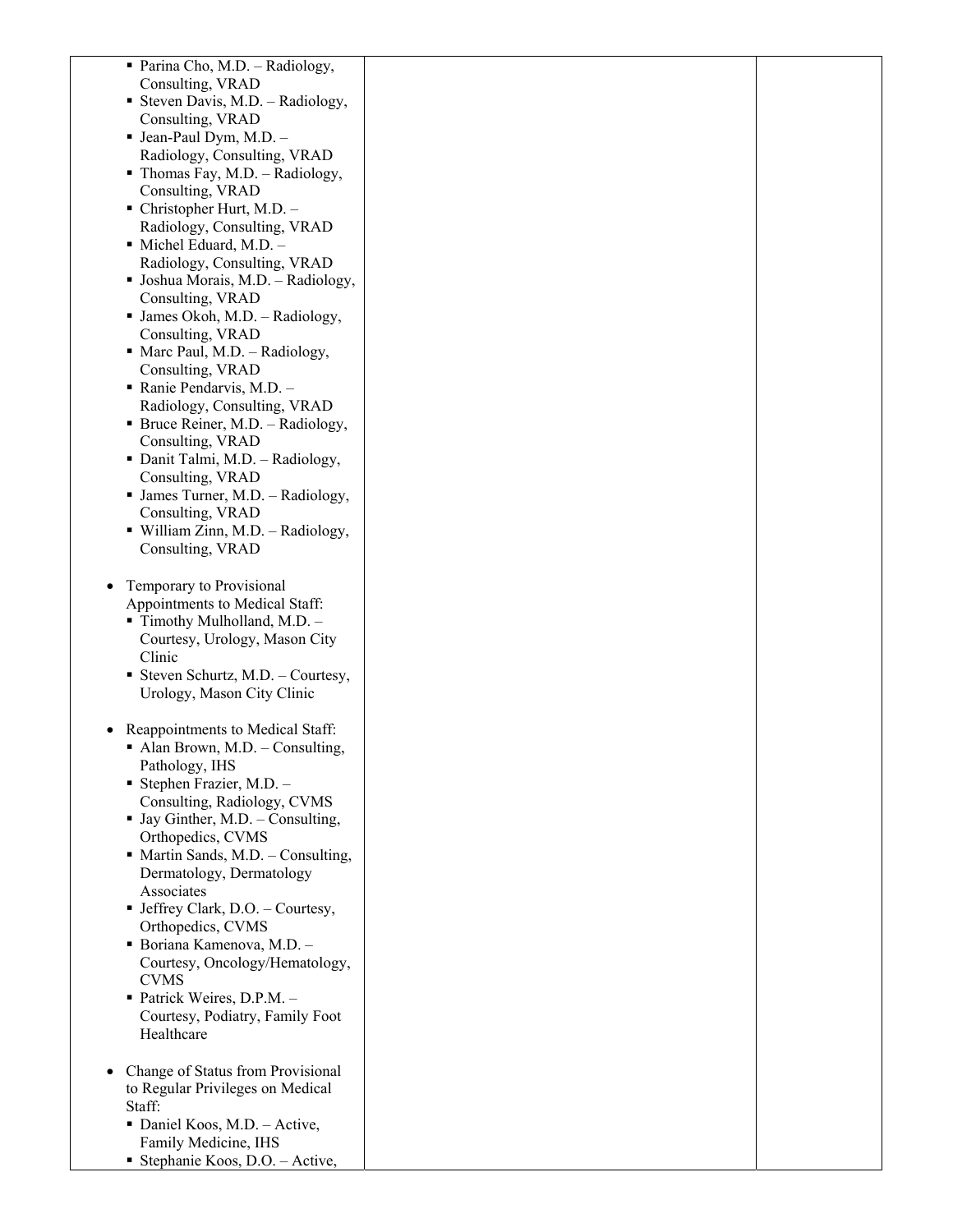| Family Medicine, IHS<br>• Linda Martin, M.D. - Active,<br>Orthopedics, WHC                                                                                                                                                                                                               |                                                                                                                                                                                                                                                                                                                          |                                                               |
|------------------------------------------------------------------------------------------------------------------------------------------------------------------------------------------------------------------------------------------------------------------------------------------|--------------------------------------------------------------------------------------------------------------------------------------------------------------------------------------------------------------------------------------------------------------------------------------------------------------------------|---------------------------------------------------------------|
| Updated/Revised Privilege Listing:<br>$\blacksquare$ Annette Geary, ARNP -<br>Consulting/Ancillary,<br>Dermatology, Dermatology<br>Associates<br>Bethany Stevens, ARNP - Active/<br>Ancillary, Family Medicine,<br><b>WHC</b><br>• Roger Skierka, M.D. - Active,<br>Family Medicine, WHC |                                                                                                                                                                                                                                                                                                                          |                                                               |
| Automatic Resignation from<br>Medical Staff Due to Lack of<br>Activity at WHC:<br>$\blacksquare$ Michael Welton, M.D. -<br>Consulting, Urology, Northern<br>Iowa Urology                                                                                                                 |                                                                                                                                                                                                                                                                                                                          |                                                               |
| Resignations from Medical Staff:<br>Kari Haislet, ARNP - Consulting/<br>Ancillary, Cardiology, CVMS<br>• Lisa Moeller, ARNP -<br>Consulting/Ancillary,<br>Cardiology, CVMS<br>$\blacksquare$ Stephen Mong, M.D. -<br>Consulting, Urology, Northern<br>Iowa Urology                       |                                                                                                                                                                                                                                                                                                                          |                                                               |
| New/Revised Policies:<br>Policies & Procedures Report                                                                                                                                                                                                                                    | The policy activity report was presented for review as<br>included in the Board packets. A motion was made to<br>approve the policy activity as presented.                                                                                                                                                               | $1st - Johnson$<br>$2nd$ – Seward<br>Unanimously              |
| Finance Committee                                                                                                                                                                                                                                                                        | Trachta reported that the Finance Committee met on<br>October 22nd. Minutes from said meeting were included in<br>the Board packets.                                                                                                                                                                                     | Approved                                                      |
| Capital Request - Drager<br>Carina Ventilator<br>Capital Request - HMS Legacy<br>п<br>System                                                                                                                                                                                             | • Trachta presented a capital request for a Drager Carina<br>Ventilator at a cost not to exceed \$11,196.<br>• Trachta presented a capital request for the HMS<br>Legacy System at a cost not to exceed \$20,000.<br>A motion was brought forth from Finance Committee to<br>approve both capital requests as presented. | $1st - Johnson$<br>$2nd - Kwikkel$<br>Unanimously<br>Approved |
| Charity Care                                                                                                                                                                                                                                                                             | Trachta presented the following application for charity care:<br>Application is for a single person who qualifies for<br>an 80% write off under our charity care policy.<br>The total to be written off is \$13,407.<br>A motion was made to approve the application as presented.                                       | $1st$ – Seward<br>$2nd - Johnston$<br>Unanimously<br>Approved |
| <b>Executive Committee</b><br>$10/14/10$ – Walking Path<br>Construction                                                                                                                                                                                                                  | The minutes of the 10/14/10 Executive Committee meeting<br>were presented as included in the Board packets. The<br>Executive Committee acted to approve hiring James<br>Custom Homes & Concrete for the walking path project.                                                                                            | $1st -$ Vallem<br>$2nd - Johnson$<br>Unanimously              |